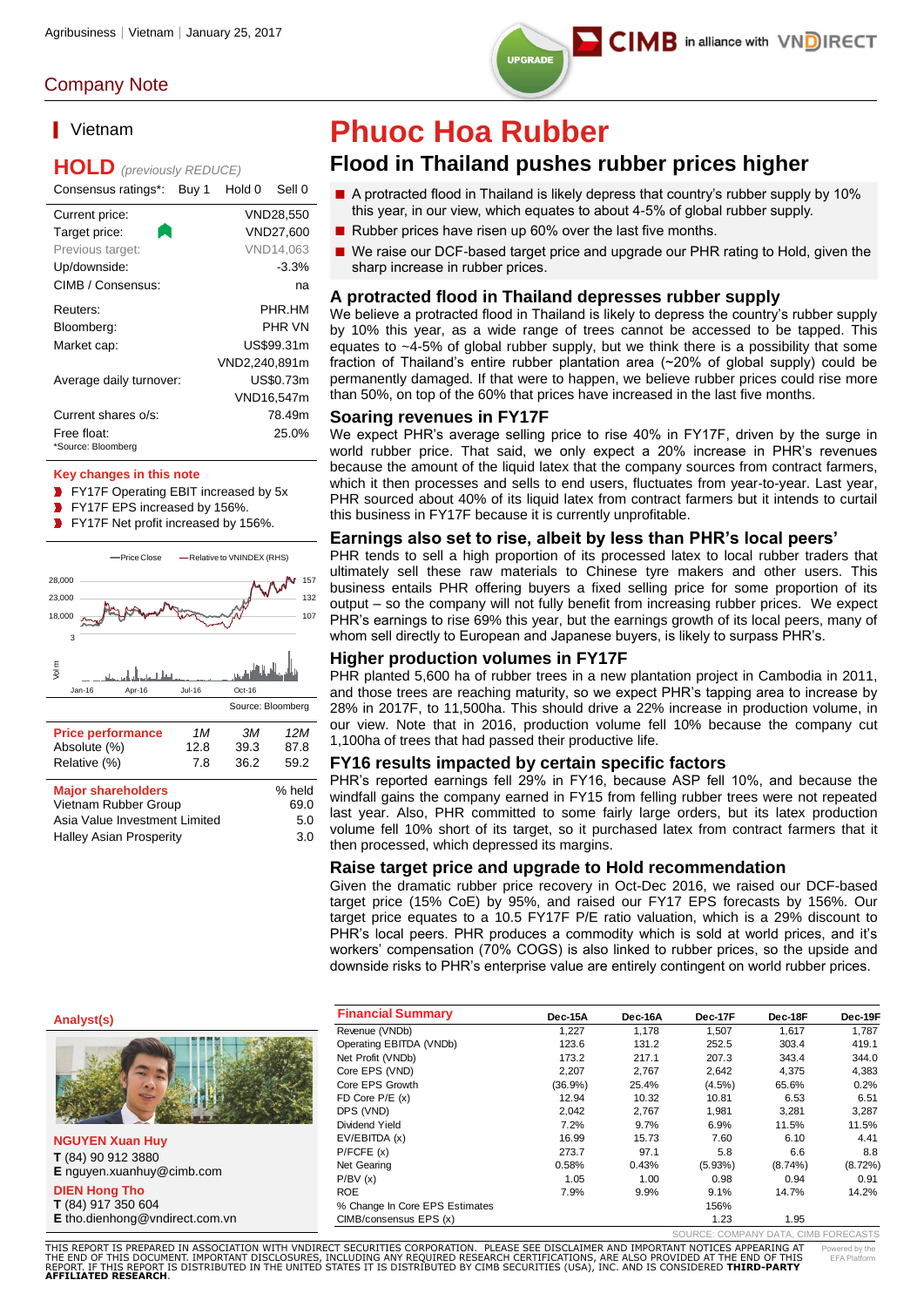# **Flood in Thailand pushes rubber prices higher**

## **Revised forecasts**

| <b>Figure 1: Earnings revision</b> |       |            |                                |
|------------------------------------|-------|------------|--------------------------------|
|                                    |       | 2017F      |                                |
| <b>VNDbn</b>                       | Old   | <b>New</b> | % change                       |
| Revenue                            | 1,363 | 1,507      | 11%                            |
| Gross profit                       | 186   | 284        | 53%                            |
| <b>Operating EBIT</b>              | 41    | 252        | 516%                           |
| Net profit                         | 81    | 207        | 156%                           |
| EPS (VND)                          | 1,031 | 2,642      | 156%                           |
|                                    |       |            | SOURCES: CIMB, COMPANY REPORTS |

## **Equity valuation**

| <b>Figure 2: FCFE Valuation</b>      |            |       |                                |       |
|--------------------------------------|------------|-------|--------------------------------|-------|
| <b>VNDbn</b>                         | 2017F      | 2018F | 2019F                          | 2020F |
| CFO                                  | 272        | 114   | 171                            | 281   |
| Less: FCInvestment                   | 48         | (120) | 11                             | 45    |
| Add: net borrowings                  | (161)      | 26    | 21                             | 36    |
| Free cash flow                       | 63         | 260   | 181                            | 273   |
| Terminal value                       | 2,867      |       |                                |       |
| PV of total cash flow (Equity value) | 2,166      |       |                                |       |
| Outstanding shares                   | 78,490,047 |       |                                |       |
| Target price (VND)                   | 27,600     |       |                                |       |
|                                      |            |       |                                |       |
| <b>Assumption</b>                    | Value      |       |                                |       |
| Risk premium                         | 12.0%      |       |                                |       |
| <b>Risk free</b>                     | 6.6%       |       |                                |       |
| Tax rate                             | 17.7%      |       |                                |       |
| <b>Beta</b>                          | 0.70       |       |                                |       |
| Cost of equity                       | 15.0%      |       |                                |       |
| Cost of debt                         | 6.8%       |       |                                |       |
| Debt/total asset                     | 27.6%      |       |                                |       |
| <b>WACC</b>                          | 12.4%      |       |                                |       |
| Terminal growth rate                 | 5.0%       |       |                                |       |
|                                      |            |       | SOURCES: CIMB. COMPANY REPORTS |       |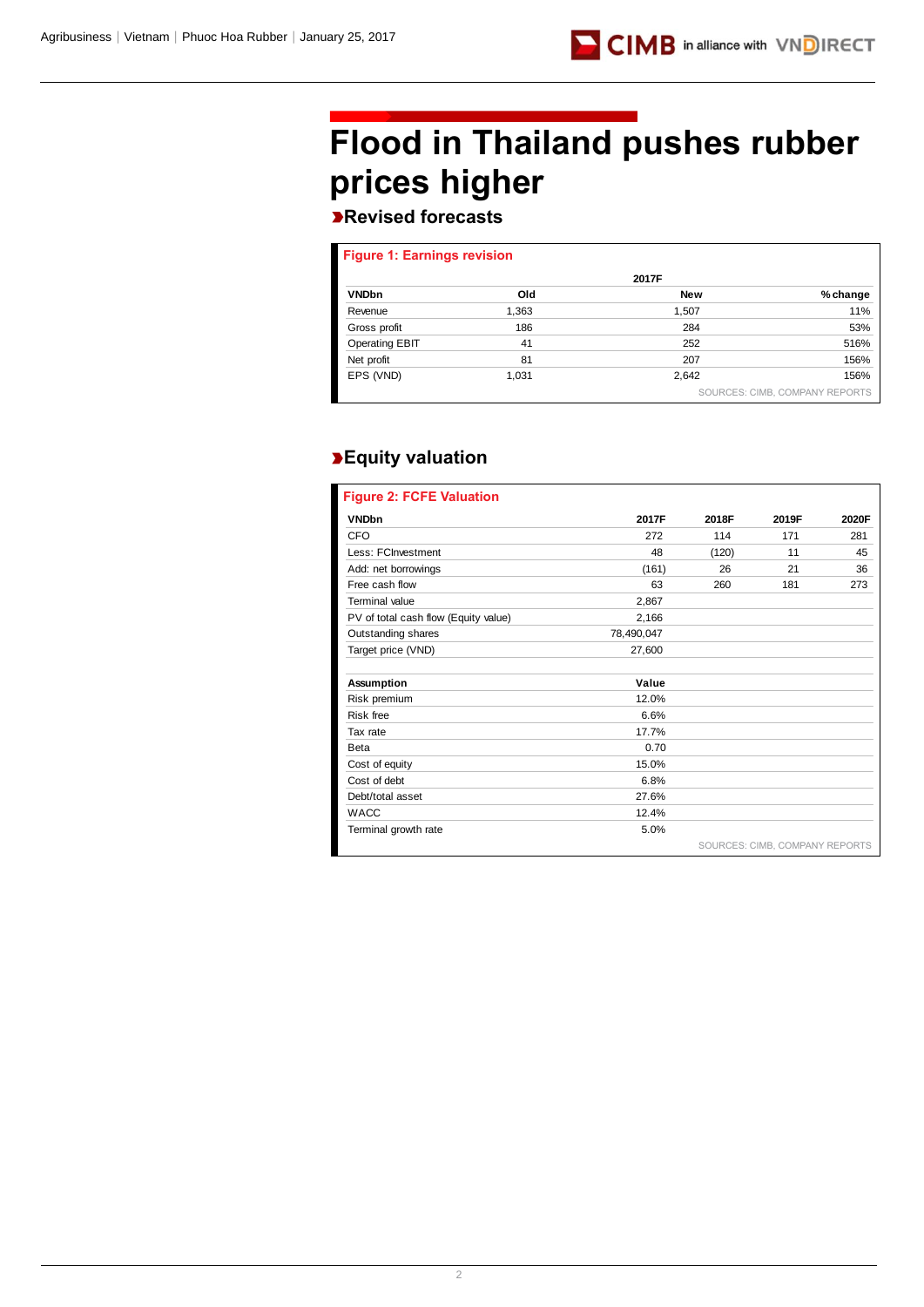

## **BY THE NUMBERS**



## **Profit & Loss**

| (VNDb)                                    | Dec-15A | Dec-16A | Dec-17F | Dec-18F | Dec-19F |
|-------------------------------------------|---------|---------|---------|---------|---------|
| <b>Total Net Revenues</b>                 | 1,227   | 1,178   | 1,507   | 1,617   | 1,787   |
| <b>Gross Profit</b>                       | 214     | 209     | 347     | 402     | 522     |
| <b>Operating EBITDA</b>                   | 124     | 131     | 252     | 303     | 419     |
| Depreciation And Amortisation             | (45)    | (49)    | (63)    | (71)    | (79)    |
| <b>Operating EBIT</b>                     | 79      | 82      | 189     | 232     | 340     |
| Financial Income/(Expense)                | 38      | 48      | 39      | 44      | 49      |
| Pretax Income/(Loss) from Assoc.          | 40      | 26      | 22      | 22      | 22      |
| Non-Operating Income/(Expense)            | 105     | 96      | 71      | 232     | 121     |
| Profit Before Tax (pre-EI)                | 261     | 253     | 321     | 529     | 532     |
| <b>Exceptional Items</b>                  |         |         |         |         |         |
| Pre-tax Profit                            | 261     | 253     | 321     | 529     | 532     |
| Taxation                                  | (46)    | (33)    | (57)    | (94)    | (94)    |
| Exceptional Income - post-tax             |         |         |         |         |         |
| <b>Profit After Tax</b>                   | 215     | 220     | 264     | 435     | 437     |
| Minority Interests                        | (3)     | (2)     | (5)     | (6)     | (7)     |
| <b>Preferred Dividends</b>                |         |         |         |         |         |
| FX Gain/(Loss) - post tax                 |         |         |         |         |         |
| Other Adjustments - post-tax              | (38)    |         | (52)    | (86)    | (86)    |
| <b>Net Profit</b>                         | 173     | 217     | 207     | 343     | 344     |
| <b>Recurring Net Profit</b>               | 173     | 217     | 207     | 343     | 344     |
| <b>Fully Diluted Recurring Net Profit</b> | 173     | 217     | 207     | 343     | 344     |

## **Cash Flow**

| (VNDb)                           | Dec-15A | Dec-16A | Dec-17F | Dec-18F | Dec-19F |
|----------------------------------|---------|---------|---------|---------|---------|
| <b>EBITDA</b>                    | 123.6   | 131.2   | 252.5   | 303.4   | 419.1   |
| Cash Flow from Invt. & Assoc.    |         |         |         |         |         |
| Change In Working Capital        | 155.9   | 58.1    | 120.5   | 1.4     | (19.6)  |
| (Incr)/Decr in Total Provisions  | 11.0    | (2.8)   | 3.0     | (0.4)   | (0.5)   |
| Other Non-Cash (Income)/Expense  |         |         |         |         |         |
| <b>Other Operating Cashflow</b>  | (30.1)  | (207.2) | (10.3)  | (65.1)  | (100.5) |
| Net Interest (Paid)/Received     | (35.2)  | (30.9)  | (36.8)  | (31.6)  | (33.1)  |
| Tax Paid                         | (55.2)  | (37.7)  | (57.0)  | (93.9)  | (94.3)  |
| <b>Cashflow From Operations</b>  | 169.9   | (89.2)  | 271.8   | 113.8   | 171.1   |
| Capex                            | (144.5) | (169.7) | (130.4) | (124.9) | (145.7) |
| Disposals Of FAs/subsidiaries    | 179.0   | 160.3   | 0.0     | 0.0     | 0.0     |
| Acq. Of Subsidiaries/investments | 0.0     |         | 0.0     | 0.0     | 0.0     |
| Other Investing Cashflow         | (45.1)  | (99.1)  | 404.9   | 322.0   | 207.3   |
| <b>Cash Flow From Investing</b>  | (10.6)  | (108.6) | 274.5   | 197.1   | 61.6    |
| Debt Raised/(repaid)             | (151.1) | 220.9   | (161.1) | 26.4    | 20.9    |
| Proceeds From Issue Of Shares    | 13.6    | 0.0     | 0.0     | 0.0     | 0.0     |
| Shares Repurchased               | 0.0     | 0.0     | 0.0     | 0.0     | 0.0     |
| Dividends Paid                   | (160.3) | (144.8) | (155.5) | (257.5) | (258.0) |
| <b>Preferred Dividends</b>       |         |         |         |         |         |
| Other Financing Cashflow         | 0.0     | (0.0)   | 0.0     | 0.0     | 0.0     |
| <b>Cash Flow From Financing</b>  | (297.8) | 76.0    | (316.7) | (231.1) | (237.1) |
| Total Cash Generated             | (138.5) | (121.8) | 229.7   | 79.8    | (4.5)   |
| <b>Free Cashflow To Equity</b>   | 8.2     | 23.1    | 385.2   | 337.3   | 253.5   |
| <b>Free Cashflow To Firm</b>     | 194.4   | (166.9) | 583.1   | 342.5   | 265.8   |

SOURCE: CIMB RESEARCH, COMPANY DATA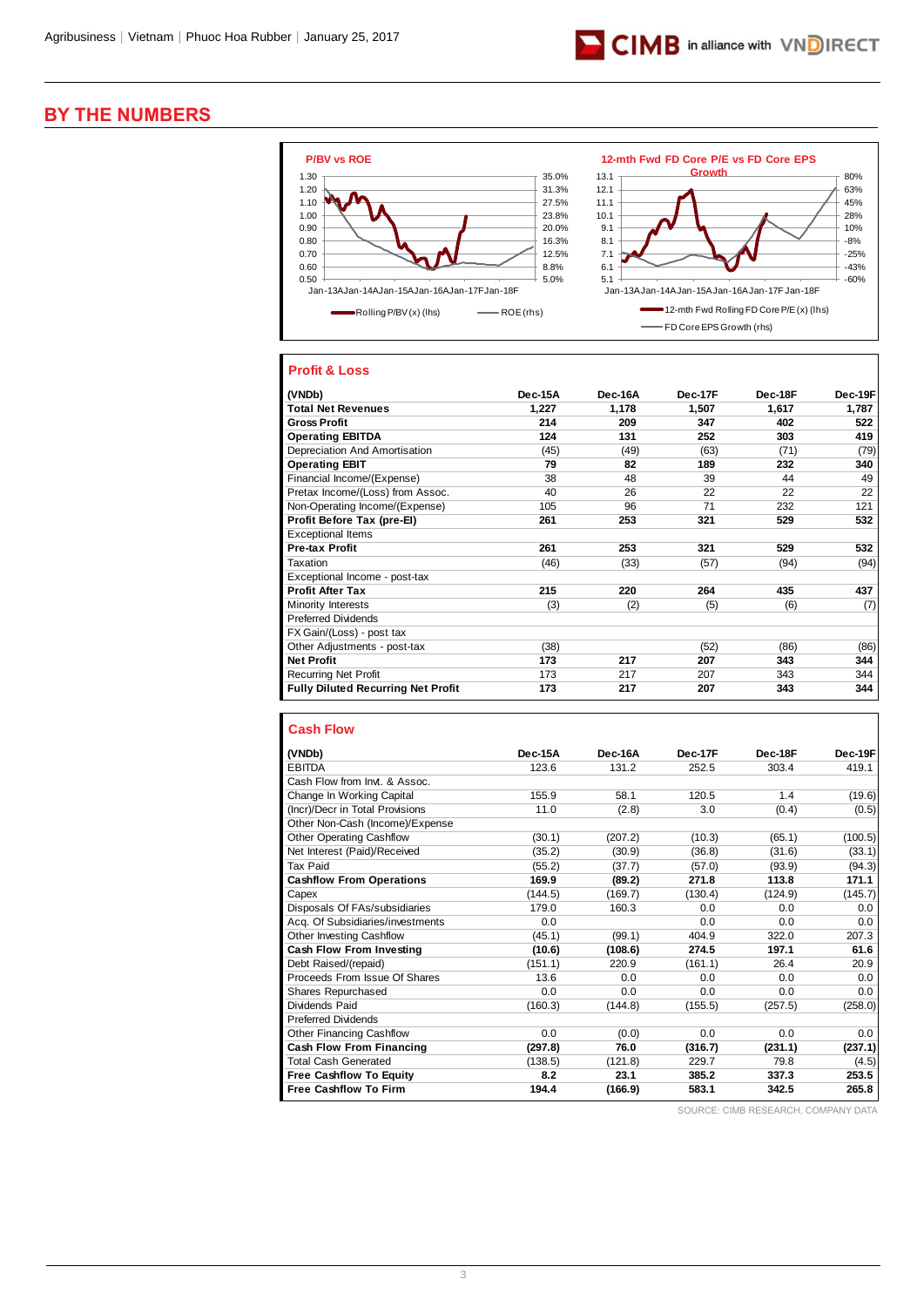

## **BY THE NUMBERS…** cont'd

| <b>Balance Sheet</b>                       |         |          |          |          |          |
|--------------------------------------------|---------|----------|----------|----------|----------|
| (VNDb)                                     | Dec-15A | Dec-16A  | Dec-17F  | Dec-18F  | Dec-19F  |
| <b>Total Cash And Equivalents</b>          | 602     | 825      | 814      | 915      | 943      |
| <b>Total Debtors</b>                       | 107     | 160      | 117      | 125      | 138      |
| Inventories                                | 148     | 227      | 156      | 164      | 171      |
| <b>Total Other Current Assets</b>          | 33      | 31       | 33       | 33       | 33       |
| <b>Total Current Assets</b>                | 890     | 1.243    | 1.119    | 1,237    | 1,286    |
| <b>Fixed Assets</b>                        | 2.121   | 2,209    | 2,284    | 2,338    | 2,404    |
| <b>Total Investments</b>                   | 212     | 247      | 247      | 247      | 247      |
| <b>Intangible Assets</b>                   | O       | $\Omega$ | $\Omega$ | $\Omega$ | $\Omega$ |
| <b>Total Other Non-Current Assets</b>      | 74      | 154      | 78       | 83       | 92       |
| <b>Total Non-current Assets</b>            | 2.408   | 2.611    | 2,609    | 2.668    | 2,744    |
| Short-term Debt                            | 360     | 603      | 434      | 457      | 477      |
| Current Portion of Long-Term Debt          |         |          |          |          |          |
| <b>Total Creditors</b>                     | 26      | 43       | 27       | 28       | 29       |
| Other Current Liabilities                  | 390     | 357      | 351      | 407      | 416      |
| <b>Total Current Liabilities</b>           | 776     | 1.004    | 812      | 892      | 923      |
| <b>Total Long-term Debt</b>                | 254     | 232      | 240      | 244      | 245      |
| Hybrid Debt - Debt Component               |         |          |          |          |          |
| <b>Total Other Non-Current Liabilities</b> | 74      | 317      | 318      | 318      | 318      |
| <b>Total Non-current Liabilities</b>       | 329     | 549      | 558      | 562      | 563      |
| <b>Total Provisions</b>                    | 0       | $\Omega$ | $\Omega$ | $\Omega$ | $\Omega$ |
| <b>Total Liabilities</b>                   | 1.105   | 1,553    | 1.370    | 1.454    | 1.485    |
| Shareholders' Equity                       | 2,135   | 2,242    | 2,294    | 2,380    | 2,466    |
| Minority Interests                         | 58      | 59       | 65       | 71       | 78       |
| <b>Total Equity</b>                        | 2,193   | 2,302    | 2,359    | 2,451    | 2,544    |

## **Key Ratios**

|                                  | Dec-15A    | Dec-16A   | Dec-17F | Dec-18F | Dec-19F |
|----------------------------------|------------|-----------|---------|---------|---------|
| Revenue Growth                   | (23.5%)    | $(4.0\%)$ | 27.9%   | 7.2%    | 10.5%   |
| Operating EBITDA Growth          | $(19.6\%)$ | 6.2%      | 92.4%   | 20.2%   | 38.1%   |
| Operating EBITDA Margin          | 10.1%      | 11.1%     | 16.8%   | 18.8%   | 23.5%   |
| Net Cash Per Share (VND)         | (162)      | (127)     | 1.781   | 2.730   | 2.827   |
| BVPS (VND)                       | 27.199     | 28,566    | 29.227  | 30.320  | 31,416  |
| Gross Interest Cover             | 2.27       | 2.45      | 5.07    | 7.20    | 10.07   |
| <b>Effective Tax Rate</b>        | 17.7%      | 13.2%     | 17.7%   | 17.7%   | 17.7%   |
| Net Dividend Payout Ratio        | 92.5%      | 100.0%    | 75.0%   | 75.0%   | 75.0%   |
| <b>Accounts Receivables Days</b> | 32.00      | 41.52     | 33.50   | 27.26   | 26.87   |
| <b>Inventory Days</b>            | 65.48      | 70.83     | 60.19   | 48.04   | 48.35   |
| <b>Accounts Payables Days</b>    | 9.28       | 13.11     | 11.00   | 8.25    | 8.31    |
| <b>ROIC</b> (%)                  | 4.0%       | 4.0%      | 8.0%    | 10.1%   | 14.7%   |
| ROCE (%)                         | 5.2%       | 5.5%      | 8.6%    | 10.0%   | 13.2%   |
| Return On Average Assets         | 4.12%      | 4.79%     | 4.58%   | 8.02%   | 7.63%   |

| <b>Key Drivers</b>     |         |         |         |         |         |
|------------------------|---------|---------|---------|---------|---------|
|                        | Dec-15A | Dec-16A | Dec-17F | Dec-18F | Dec-19F |
| Planted Estates (ha)   | 21.491  | 22.344  | 22.644  | 22.644  | 22.644  |
| Mature Estates (ha)    | 8.253   | 8.983   | 11.496  | 12.390  | 14,194  |
| FFB Yield (tonnes/ha)  | 2.2     | 2.0     | 1.8     | 1.8     | 1.8     |
| FFB Output Growth (%)  | $-4.1%$ | 15.0%   | 8.1%    | 17.2%   | 8.6%    |
| CPO Price (US\$/tonne) | 1.399   | 1.337   | 1.871   | 1.964   | 2.161   |

SOURCE: CIMB RESEARCH, COMPANY DATA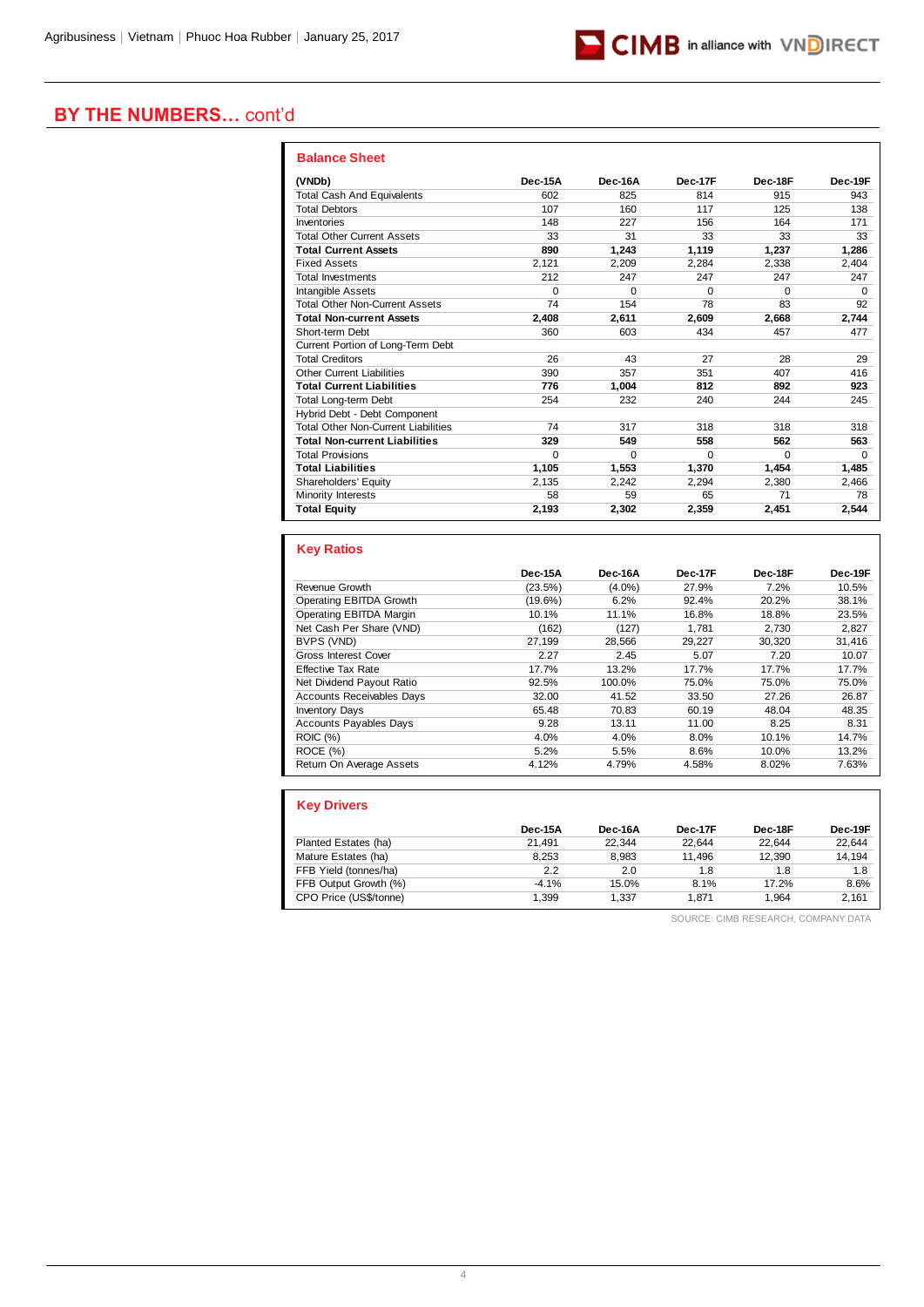

#### **DISCLAIMER** #01

The content of this report (including the views and opinions expressed therein, and the information comprised therein) has been prepared by and belongs to CIMB and is distributed by CIMB.

This report is not directed to, or intended for distribution to or use by, any person or entity who is a citizen or resident of or located in any locality, state, country or other jurisdiction where such distribution, publication, availability or use would be contrary to law or regulation.

By accepting this report, the recipient hereof represents and warrants that he is entitled to receive such report in accordance with the restrictions set forth below and agrees to be bound by the limitations contained herein (including the "Restrictions on Distributions" set out below). Any failure to comply with these limitations may constitute a violation of law. This publication is being supplied to you strictly on the basis that it will remain confidential. No part of this report may be (i) copied, photocopied, duplicated, stored or reproduced in any form by any means or (ii) redistributed or passed on, directly or indirectly, to any other person in whole or in part, for any purpose without the prior written consent of CIMB. The information contained in this research report is prepared from data believed to be correct and reliable at the time of issue of this report. CIMB may or may not issue regular reports on the subject matter of this report at any frequency and may cease to do so or change the periodicity of reports at any time. CIMB is under no obligation to update this report in the event of a material change to the information contained in this report. CIMB has no, and will not accept any, obligation to (i) check or ensure that the contents of this report remain current, reliable or relevant, (ii) ensure that the content of this report constitutes all the information a prospective investor may require, (iii) ensure the adequacy, accuracy, completeness, reliability or fairness of any views, opinions and information, and accordingly, CIMB, or any of their respective affiliates, or its related persons (and their respective directors, associates, connected persons and/or employees) shall not be liable in any manner whatsoever for any consequences (including but not limited to any direct, indirect or consequential losses, loss of profits and damages) of any reliance thereon or usage thereof. In particular, CIMB disclaims all responsibility and liability for the views and opinions set out in this report.

Unless otherwise specified, this report is based upon sources which CIMB considers to be reasonable. Such sources will, unless otherwise specified, for market data, be market data and prices available from the main stock exchange or market where the relevant security is listed, or, where appropriate, any other market. Information on the accounts and business of company(ies) will generally be based on published statements of the company(ies), information disseminated by regulatory information services, other publicly available information and information resulting from our research.

Whilst every effort is made to ensure that statements of facts made in this report are accurate, all estimates, projections, forecasts, expressions of opinion and other subjective judgments contained in this report are based on assumptions considered to be reasonable as of the date of the document in which they are contained and must not be construed as a representation that the matters referred to therein will occur. Past performance is not a reliable indicator of future performance. The value of investments may go down as well as up and those investing may, depending on the investments in question, lose more than the initial investment. No report shall constitute an offer or an invitation by or on behalf of CIMB or its affiliates to any person to buy or sell any investments.

CIMB, its affiliates and related companies, their directors, associates, connected parties and/or employees may own or have positions in securities of the company(ies) covered in this research report or any securities related thereto and may from time to time add to or dispose of, or may be materially interested in, any such securities. Further, CIMB, its affiliates and its related companies do and seek to do business with the company(ies) covered in this research report and may from time to time act as market maker or have assumed an underwriting commitment in securities of such company(ies), may sell them to or buy them from customers on a principal basis and may also perform or seek to perform significant investment banking, advisory, underwriting or placement services for or relating to such company(ies) as well as solicit such investment, advisory or other services from any entity mentioned in this report.

CIMB or its affiliates may enter into an agreement with the company(ies) covered in this report relating to the production of research reports. CIMB may disclose the contents of this report to the company(ies) covered by it and may have amended the contents of this report following such disclosure.

The analyst responsible for the production of this report hereby certifies that the views expressed herein accurately and exclusively reflect his or her personal views and opinions about any and all of the issuers or securities analysed in this report and were prepared independently and autonomously. No part of the compensation of the analyst(s) was, is, or will be directly or indirectly related to the inclusion of specific recommendations(s) or view(s) in this report. CIMB prohibits the analyst(s) who prepared this research report from receiving any compensation, incentive or bonus based on specific investment banking transactions or for providing a specific recommendation for, or view of, a particular company. Information barriers and other arrangements may be established where necessary to prevent conflicts of interests arising. However, the analyst(s) may receive compensation that is based on his/their coverage of company(ies) in the performance of his/their duties or the performance of his/their recommendations and the research personnel involved in the preparation of this report may also participate in the solicitation of the businesses as described above. In reviewing this research report, an investor should be aware that any or all of the foregoing, among other things, may give rise to real or potential conflicts of interest. Additional information is, subject to the duties of confidentiality, available on request.

Reports relating to a specific geographical area are produced by the corresponding CIMB entity as listed in the table below. The term "CIMB" shall denote, where appropriate, the relevant entity distributing or disseminating the report in the particular jurisdiction referenced below, or, in every other case, CIMB Group Holdings Berhad ("**CIMBGH**") and its affiliates, subsidiaries and related companies.

| Country     | <b>CIMB Entity</b>                      | <b>Regulated by</b>                                             |
|-------------|-----------------------------------------|-----------------------------------------------------------------|
| Hong Kong   | <b>CIMB Securities Limited</b>          | Securities and Futures Commission Hong Kong                     |
| India       | CIMB Securities (India) Private Limited | Securities and Exchange Board of India (SEBI)                   |
| Indonesia   | PT CIMB Securities Indonesia            | Financial Services Authority of Indonesia                       |
| Malaysia    | <b>CIMB Investment Bank Berhad</b>      | Securities Commission Malaysia                                  |
| Singapore   | CIMB Research Pte. Ltd.                 | Monetary Authority of Singapore                                 |
| South Korea | CIMB Securities Limited, Korea Branch   | Financial Services Commission and Financial Supervisory Service |
| Taiwan      | CIMB Securities Limited, Taiwan Branch  | <b>Financial Supervisory Commission</b>                         |
| Thailand    | CIMB Securities (Thailand) Co. Ltd.     | Securities and Exchange Commission Thailand                     |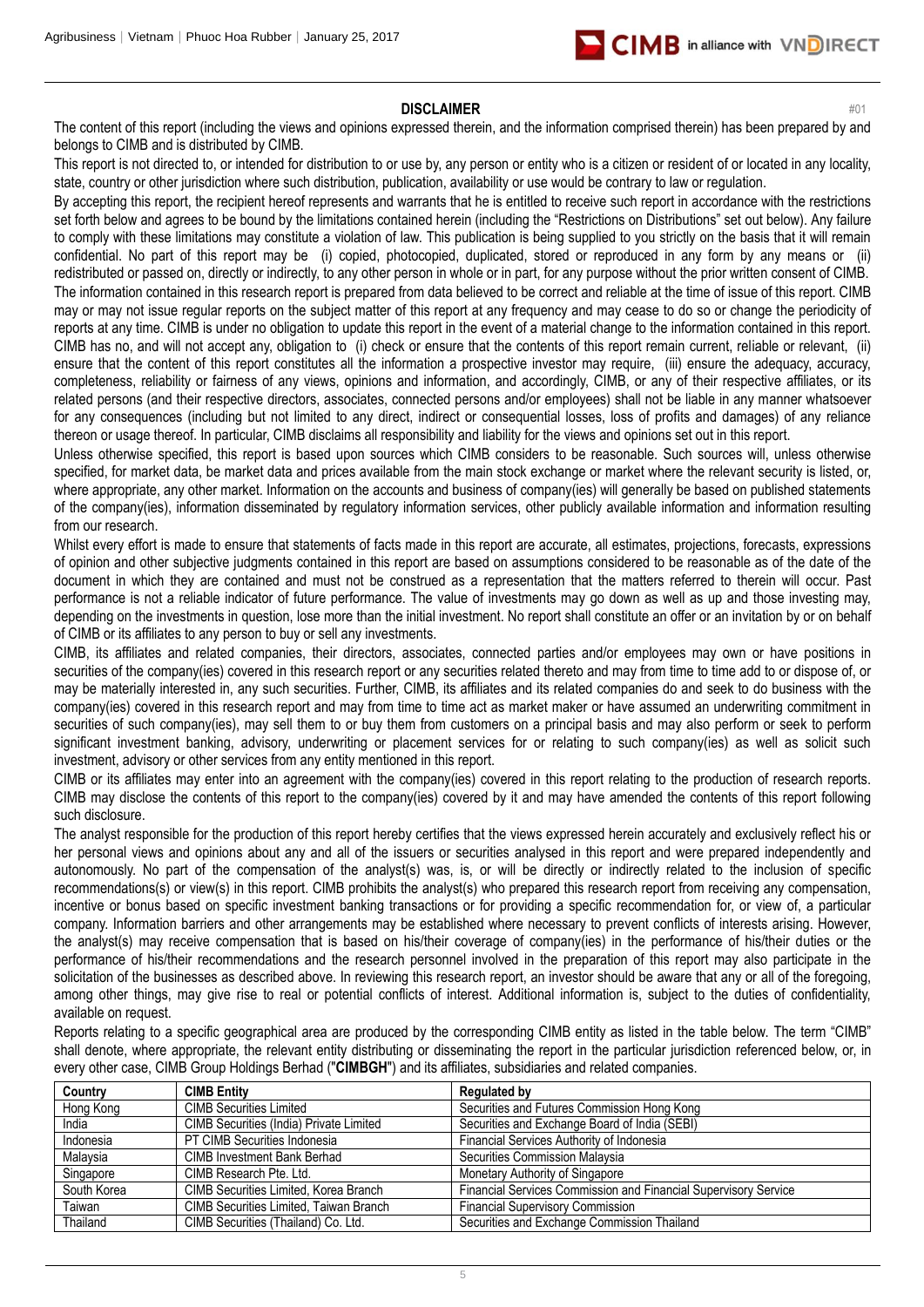

(i) As of January 25, 2017 CIMB has a proprietary position in the securities (which may include but not limited to shares, warrants, call warrants and/or any other derivatives) in the following company or companies covered or recommended in this report:

(a) -

(ii) As of January 25, 2017, the analyst(s) who prepared this report, and the associate(s), has / have an interest in the securities (which may include but not limited to shares, warrants, call warrants and/or any other derivatives) in the following company or companies covered or recommended in this report:

(a) -

This report does not purport to contain all the information that a prospective investor may require. CIMB or any of its affiliates does not make any guarantee, representation or warranty, express or implied, as to the adequacy, accuracy, completeness, reliability or fairness of any such information and opinion contained in this report. Neither CIMB nor any of its affiliates nor its related persons shall be liable in any manner whatsoever for any consequences (including but not limited to any direct, indirect or consequential losses, loss of profits and damages) of any reliance thereon or usage thereof.

This report is general in nature and has been prepared for information purposes only. It is intended for circulation amongst CIMB and its affiliates' clients generally and does not have regard to the specific investment objectives, financial situation and the particular needs of any specific person who may receive this report. The information and opinions in this report are not and should not be construed or considered as an offer, recommendation or solicitation to buy or sell the subject securities, related investments or other financial instruments or any derivative instrument, or any rights pertaining thereto.

Investors are advised to make their own independent evaluation of the information contained in this research report, consider their own individual investment objectives, financial situation and particular needs and consult their own professional and financial advisers as to the legal, business, financial, tax and other aspects before participating in any transaction in respect of the securities of company(ies) covered in this research report. The securities of such company(ies) may not be eligible for sale in all jurisdictions or to all categories of investors.

**Australia:** Despite anything in this report to the contrary, this research is provided in Australia by CIMB Securities (Singapore) Pte. Ltd. and CIMB Securities Limited. This research is only available in Australia to persons who are "wholesale clients" (within the meaning of the Corporations Act 2001 (Cth) and is supplied solely for the use of such wholesale clients and shall not be distributed or passed on to any other person. You represent and warrant that if you are in Australia, you are a "wholesale client". This research is of a general nature only and has been prepared without taking into account the objectives, financial situation or needs of the individual recipient. CIMB Securities (Singapore) Pte. Ltd. and CIMB Securities Limited do not hold, and are not required to hold an Australian financial services licence. CIMB Securities (Singapore) Pte. Ltd. and CIMB Securities Limited rely on "passporting" exemptions for entities appropriately licensed by the Monetary Authority of Singapore (under ASIC Class Order 03/1102) and the Securities and Futures Commission in Hong Kong (under ASIC Class Order 03/1103).

**Canada:** This research report has not been prepared in accordance with the disclosure requirements of Dealer Member Rule 3400 – Research Restrictions and Disclosure Requirements of the Investment Industry Regulatory Organization of Canada. For any research report distributed by CIBC, further disclosures related to CIBC conflicts of interest can be found at https://researchcentral.cibcwm.com .

**China:** For the purpose of this report, the People's Republic of China ("PRC") does not include the Hong Kong Special Administrative Region, the Macau Special Administrative Region or Taiwan. The distributor of this report has not been approved or licensed by the China Securities Regulatory Commission or any other relevant regulatory authority or governmental agency in the PRC. This report contains only marketing information. The distribution of this report is not an offer to buy or sell to any person within or outside PRC or a solicitation to any person within or outside of PRC to buy or sell any instruments described herein. This report is being issued outside the PRC to a limited number of institutional investors and may not be provided to any person other than the original recipient and may not be reproduced or used for any other purpose.

France: Only qualified investors within the meaning of French law shall have access to this report. This report shall not be considered as an offer to subscribe to, or used in connection with, any offer for subscription or sale or marketing or direct or indirect distribution of financial instruments and it is not intended as a solicitation for the purchase of any financial instrument.

**Germany:** This report is only directed at persons who are professional investors as defined in sec 31a(2) of the German Securities Trading Act (WpHG). This publication constitutes research of a non-binding nature on the market situation and the investment instruments cited here at the time of the publication of the information.

The current prices/yields in this issue are based upon closing prices from Bloomberg as of the day preceding publication. Please note that neither the German Federal Financial Supervisory Agency (BaFin), nor any other supervisory authority exercises any control over the content of this report.

**Hong Kong:** This report is issued and distributed in Hong Kong by CIMB Securities Limited ("CHK") which is licensed in Hong Kong by the Securities and Futures Commission for Type 1 (dealing in securities), Type 4 (advising on securities) and Type 6 (advising on corporate finance) activities. Any investors wishing to purchase or otherwise deal in the securities covered in this report should contact the Head of Sales at CIMB Securities Limited. The views and opinions in this research report are our own as of the date hereof and are subject to change. If the Financial Services and Markets Act of the United Kingdom or the rules of the Financial Conduct Authority apply to a recipient, our obligations owed to such recipient therein are unaffected. CHK has no obligation to update its opinion or the information in this research report.

This publication is strictly confidential and is for private circulation only to clients of CHK.

CIMB Securities Limited does not make a market on the securities mentioned in the report.

**India:** This report is issued and distributed in India by CIMB Securities (India) Private Limited ("CIMB India") which is registered with SEBI as a stock-broker under the Securities and Exchange Board of India (Stock Brokers and Sub-Brokers) Regulations, 1992, the Securities and Exchange Board of India (Research Analyst) Regulations, 2014 (SEBI Registration Number INH000000669) and in accordance with the provisions of Regulation 4 (g) of the Securities and Exchange Board of India (Investment Advisers) Regulations, 2013, CIMB India is not required to seek registration with SEBI as an Investment Adviser.

The research analysts, strategists or economists principally responsible for the preparation of this research report are segregated from equity stock broking and merchant banking of CIMB India and they have received compensation based upon various factors, including quality, accuracy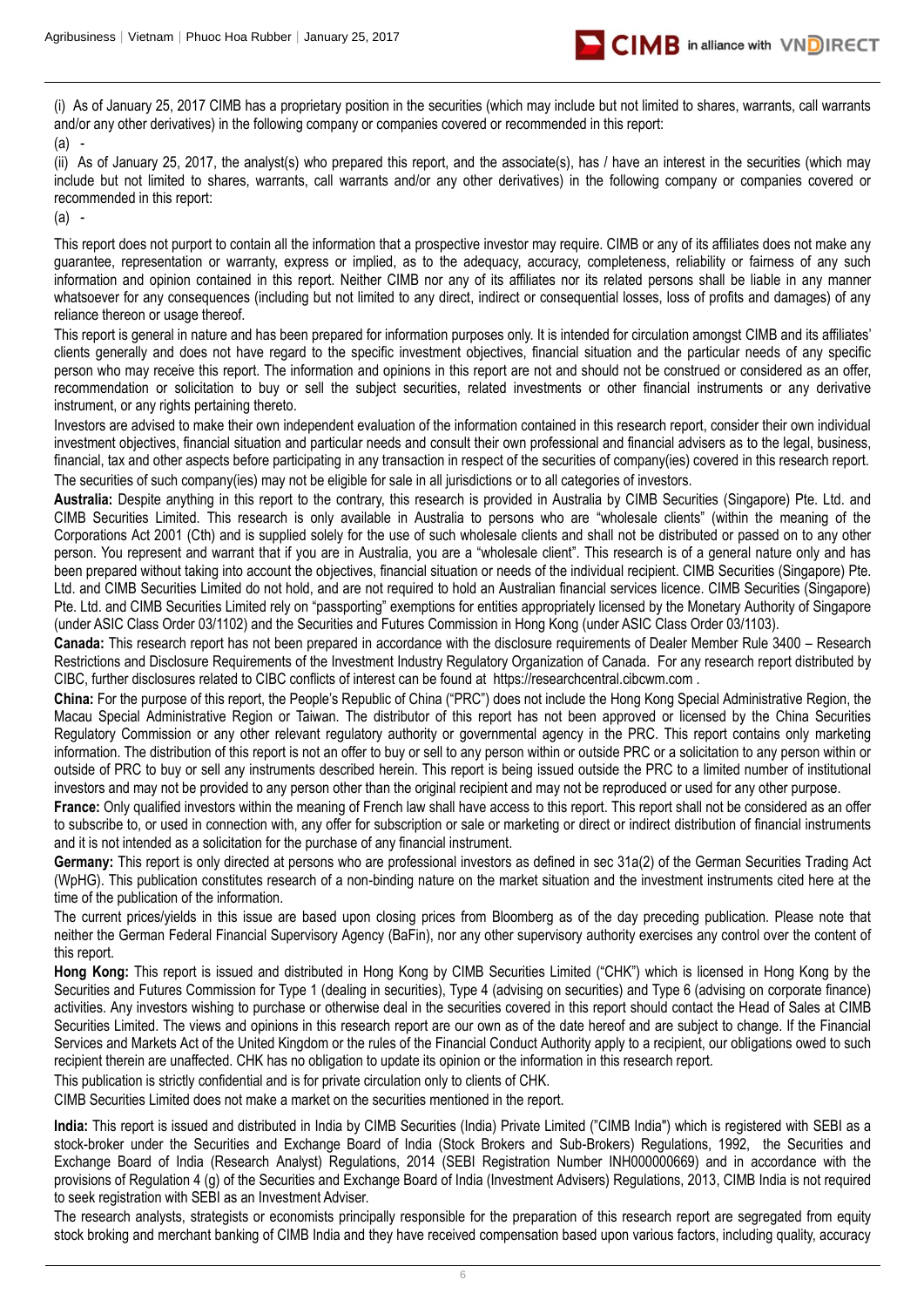

and value of research, firm profitability or revenues, client feedback and competitive factors. Research analysts', strategists' or economists' compensation is not linked to investment banking or capital markets transactions performed or proposed to be performed by CIMB India or its affiliates."

**Indonesia:** This report is issued and distributed by PT CIMB Securities Indonesia ("CIMBI"). The views and opinions in this research report are our own as of the date hereof and are subject to change. If the Financial Services and Markets Act of the United Kingdom or the rules of the Financial Conduct Authority apply to a recipient, our obligations owed to such recipient therein are unaffected. CIMBI has no obligation to update its opinion or the information in this research report. Neither this report nor any copy hereof may be distributed in Indonesia or to any Indonesian citizens wherever they are domiciled or to Indonesian residents except in compliance with applicable Indonesian capital market laws and regulations.

This research report is not an offer of securities in Indonesia. The securities referred to in this research report have not been registered with the Financial Services Authority (Otoritas Jasa Keuangan) pursuant to relevant capital market laws and regulations, and may not be offered or sold within the territory of the Republic of Indonesia or to Indonesian citizens through a public offering or in circumstances which constitute an offer within the meaning of the Indonesian capital market law and regulations.

**Ireland:** CIMB is not an investment firm authorised in the Republic of Ireland and no part of this document should be construed as CIMB acting as, or otherwise claiming or representing to be, an investment firm authorised in the Republic of Ireland.

**Malaysia:** This report is issued and distributed by CIMB Investment Bank Berhad ("CIMB") solely for the benefit of and for the exclusive use of our clients. If the Financial Services and Markets Act of the United Kingdom or the rules of the Financial Conduct Authority apply to a recipient, our obligations owed to such recipient therein are unaffected. CIMB has no obligation to update, revise or reaffirm its opinion or the information in this research reports after the date of this report.

**New Zealand:** In New Zealand, this report is for distribution only to persons who are wholesale clients pursuant to section 5C of the Financial Advisers Act 2008.

**Singapore:** This report is issued and distributed by CIMB Research Pte Ltd ("CIMBR"). CIMBR is a financial adviser licensed under the Financial Advisers Act, Cap 110 ("FAA") for advising on investment products, by issuing or promulgating research analyses or research reports, whether in electronic, print or other form. Accordingly CIMBR is a subject to the applicable rules under the FAA unless it is able to avail itself to any prescribed exemptions.

Recipients of this report are to contact CIMB Research Pte Ltd, 50 Raffles Place, #19-00 Singapore Land Tower, Singapore in respect of any matters arising from, or in connection with this report. CIMBR has no obligation to update its opinion or the information in this research report. This publication is strictly confidential and is for private circulation only. If you have not been sent this report by CIMBR directly, you may not rely, use or disclose to anyone else this report or its contents.

If the recipient of this research report is not an accredited investor, expert investor or institutional investor, CIMBR accepts legal responsibility for the contents of the report without any disclaimer limiting or otherwise curtailing such legal responsibility. If the recipient is an accredited investor, expert investor or institutional investor, the recipient is deemed to acknowledge that CIMBR is exempt from certain requirements under the FAA and its attendant regulations, and as such, is exempt from complying with the following :

(a) Section 25 of the FAA (obligation to disclose product information);

(b) Section 27 (duty not to make recommendation with respect to any investment product without having a reasonable basis where you may be reasonably expected to rely on the recommendation) of the FAA;

(c) MAS Notice on Information to Clients and Product Information Disclosure [Notice No. FAA-N03];

(d) MAS Notice on Recommendation on Investment Products [Notice No. FAA-N16];

(e) Section 36 (obligation on disclosure of interest in securities), and

(f) any other laws, regulations, notices, directive, guidelines, circulars and practice notes which are relates to the above, to the extent permitted by applicable laws, as may be amended from time to time, and any other laws, regulations, notices, directive, guidelines, circulars, and practice notes as we may notify you from time to time. In addition, the recipient who is an accredited investor, expert investor or institutional investor acknowledges that a CIMBR is exempt from Section 27 of the FAA, the recipient will also not be able to file a civil claim against CIMBR for any loss or damage arising from the recipient's reliance on any recommendation made by CIMBR which would otherwise be a right that is available to the recipient under Section 27 of the FAA, the recipient will also not be able to file a civil claim against CIMBR for any loss or damage arising from the recipient's reliance on any recommendation made by CIMBR which would otherwise be a right that is available to the recipient under Section 27 of the FAA.

CIMB Research Pte Ltd ("CIMBR"), its affiliates and related companies, their directors, associates, connected parties and/or employees may own or have positions in securities of the company(ies) covered in this research report or any securities related thereto and may from time to time add to or dispose of, or may be materially interested in, any such securities. Further, CIMBR, its affiliates and its related companies do and seek to do business with the company(ies) covered in this research report and may from time to time act as market maker or have assumed an underwriting commitment in securities of such company(ies), may sell them to or buy them from customers on a principal basis and may also perform or seek to perform significant investment banking, advisory, underwriting or placement services for or relating to such company(ies) as well as solicit such investment, advisory or other services from any entity mentioned in this report.

As of January 25, 2017, CIMBR does not have a proprietary position in the recommended securities in this report.

CIMB Securities Singapore Pte Ltd and/or CIMB Bank does not make a market on the securities mentioned in the report.

**South Korea:** This report is issued and distributed in South Korea by CIMB Securities Limited, Korea Branch ("CIMB Korea") which is licensed as a cash equity broker, and regulated by the Financial Services Commission and Financial Supervisory Service of Korea. In South Korea, this report is for distribution only to professional investors under Article 9(5) of the Financial Investment Services and Capital Market Act of Korea ("FSCMA").

**Spain:** This document is a research report and it is addressed to institutional investors only. The research report is of a general nature and not personalised and does not constitute investment advice so, as the case may be, the recipient must seek proper advice before adopting any investment decision. This document does not constitute a public offering of securities.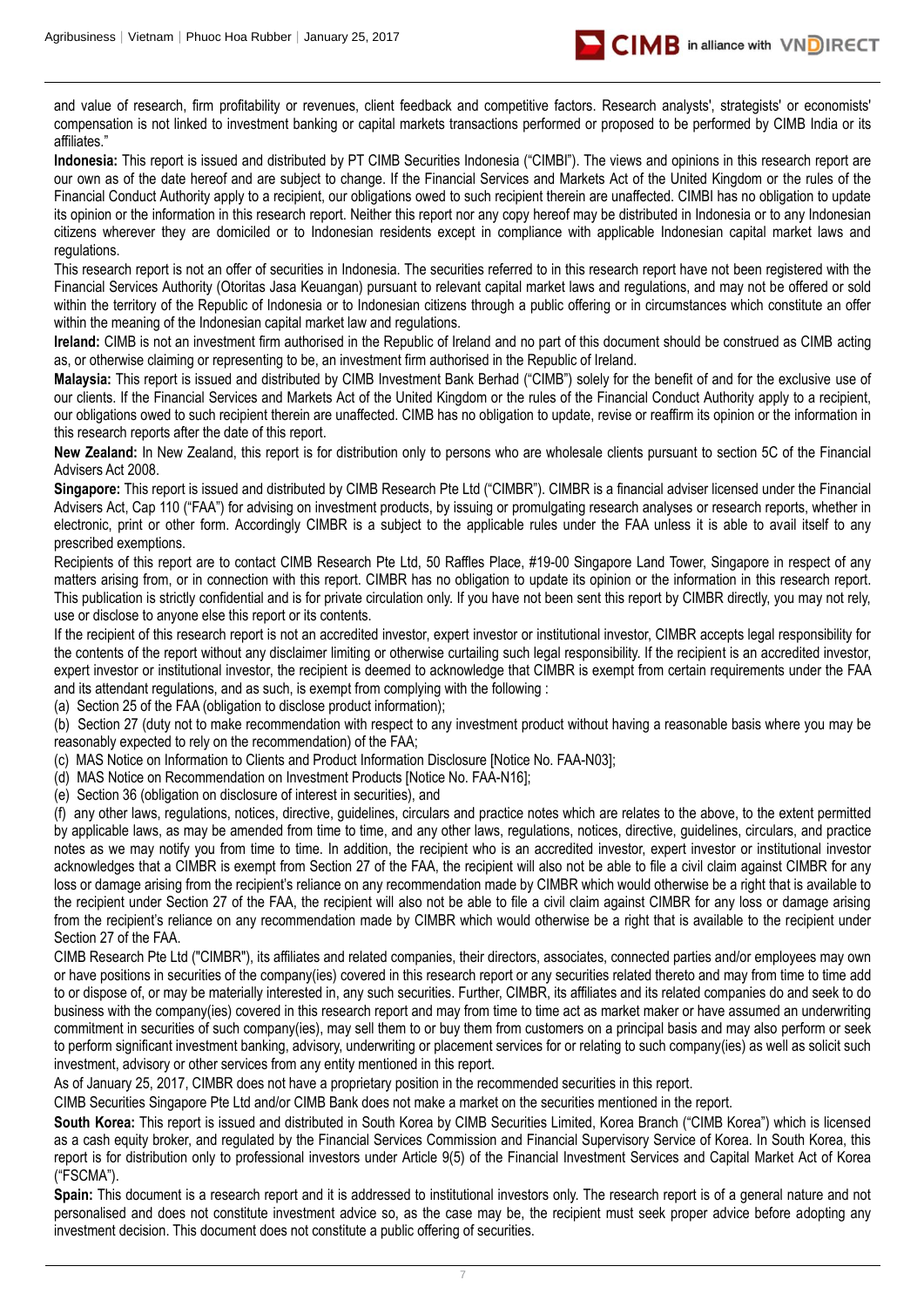

CIMB is not registered with the Spanish Comision Nacional del Mercado de Valores to provide investment services.

**Sweden:** This report contains only marketing information and has not been approved by the Swedish Financial Supervisory Authority. The distribution of this report is not an offer to sell to any person in Sweden or a solicitation to any person in Sweden to buy any instruments described herein and may not be forwarded to the public in Sweden.

Switzerland: This report has not been prepared in accordance with the recognized self-regulatory minimal standards for research reports of banks issued by the Swiss Bankers' Association (Directives on the Independence of Financial Research).

Taiwan: This research report is not an offer or marketing of foreign securities in Taiwan. The securities as referred to in this research report have not been and will not be registered with the Financial Supervisory Commission of the Republic of China pursuant to relevant securities laws and regulations and may not be offered or sold within the Republic of China through a public offering or in circumstances which constitutes an offer or a placement within the meaning of the Securities and Exchange Law of the Republic of China that requires a registration or approval of the Financial Supervisory Commission of the Republic of China.

**Thailand:** This report is issued and distributed by CIMB Securities (Thailand) Company Limited ("CIMBS") based upon sources believed to be reliable (but their accuracy, completeness or correctness is not guaranteed). The statements or expressions of opinion herein were arrived at after due and careful consideration for use as information for investment. Such opinions are subject to change without notice and CIMBS has no obligation to update its opinion or the information in this research report.

If the Financial Services and Markets Act of the United Kingdom or the rules of the Financial Conduct Authority apply to a recipient, our obligations owed to such recipient are unaffected.

CIMB Securities (Thailand) Co., Ltd. may act or acts as Market Maker, and issuer and offerer of Derivative Warrants and Structured Note which may have the following securities as its underlying securities. Investors should carefully read and study the details of the derivative warrants in the prospectus before making investment decisions.

AAV, ADVANC, AMATA, AOT, AP, BA, BANPU, BBL, BCH, BCP, BDMS, BEAUTY, BEC, BEM, BH, BIG, BLA, BLAND, BTS, CBG, CENTEL, CHG, CK, CKP, COM7, CPALL, CPF, CPN, DELTA, DTAC, EGCO, EPG, GLOBAL, GLOW, GPSC, GUNKUL, HANA, HMPRO, ICHI, IFEC, INTUCH, IRPC, ITD, IVL, KAMART, KBANK, KCE, KKP, KTB, KTC, LH, LHBANK, LPN, MAJOR, MINT, MTLS, PLANB, PSH, PTG, PTT, PTTEP, PTTGC, QH, ROBINS, RS, S, SAMART, SAWAD, SCB, SCC, SCN, SGP, SIRI, SPALI, SPCG, SPRC, STEC, STPI, SUPER, TASCO, TCAP, THAI, THANI, THCOM, TISCO, TKN, TMB, TOP, TPIPL, TRUE, TTA, TTCL, TTW, TU, TVO, UNIQ, VGI, VIBHA, VNG, WHA.

### **Corporate Governance Report:**

The disclosure of the survey result of the Thai Institute of Directors Association ("IOD") regarding corporate governance is made pursuant to the policy of the Office of the Securities and Exchange Commission. The survey of the IOD is based on the information of a company listed on the Stock Exchange of Thailand and the Market for Alternative Investment disclosed to the public and able to be accessed by a general public investor. The result, therefore, is from the perspective of a third party. It is not an evaluation of operation and is not based on inside information.

The survey result is as of the date appearing in the Corporate Governance Report of Thai Listed Companies. As a result, the survey result may be changed after that date. CIMBS does not confirm nor certify the accuracy of such survey result.

| $S_{max}$<br>----<br>Rande | 100<br>۵n<br>1 U U<br>JU | .on<br>or<br>೦೭<br>υv | 70<br>$\rightarrow$<br>. | $\sim$ $\sim$<br>Beld<br>$\cdot$ $\sim$<br>эw<br>ו טש | Resul<br><b>NIC</b><br><b>INAV</b> |
|----------------------------|--------------------------|-----------------------|--------------------------|-------------------------------------------------------|------------------------------------|
| Dе<br>IDIION:              | Excellent                | Gooc<br>Ver           | Goog                     | N/A                                                   |                                    |

**United Arab Emirates:** The distributor of this report has not been approved or licensed by the UAE Central Bank or any other relevant licensing authorities or governmental agencies in the United Arab Emirates. This report is strictly private and confidential and has not been reviewed by, deposited or registered with UAE Central Bank or any other licensing authority or governmental agencies in the United Arab Emirates. This report is being issued outside the United Arab Emirates to a limited number of institutional investors and must not be provided to any person other than the original recipient and may not be reproduced or used for any other purpose. Further, the information contained in this report is not intended to lead to the sale of investments under any subscription agreement or the conclusion of any other contract of whatsoever nature within the territory of the United Arab Emirates.

**United Kingdom:** In the United Kingdom and European Economic Area, this report is being disseminated by CIMB Securities (UK) Limited ("CIMB UK"). CIMB UK is authorized and regulated by the Financial Conduct Authority and its registered office is at 27 Knightsbridge, London, SW1X7YB. Unless specified to the contrary, this report has been issued and approved for distribution in the U.K. and the EEA by CIMB UK. Investment research issued by CIMB UK has been prepared in accordance with CIMB Group's policies for managing conflicts of interest arising as a result of publication and distribution of investment research. This report is for distribution only to, and is solely directed at, selected persons on the basis that those persons: (a) are eligible counterparties and professional clients of CIMB UK; (b) have professional experience in matters relating to investments falling within Article 19(5) of the Financial Services and Markets Act 2000 (Financial Promotion) Order 2005 (as amended, the "Order"), (c) fall within Article 49(2)(a) to (d) ("high net worth companies, unincorporated associations etc") of the Order; (d) are outside the United Kingdom subject to relevant regulation in each jurisdiction, or (e) are persons to whom an invitation or inducement to engage in investment activity (within the meaning of section 21 of the Financial Services and Markets Act 2000) in connection with any investments to which this report relates may otherwise lawfully be communicated or caused to be communicated (all such persons together being referred to as "relevant persons"). This report is directed only at relevant persons and must not be acted on or relied on by persons who are not relevant persons. Any investment or investment activity to which this report relates is available only to relevant persons and will be engaged in only with relevant persons.

Where this report is labelled as non-independent, it does not provide an impartial or objective assessment of the subject matter and does not constitute independent "investment research" under the applicable rules of the Financial Conduct Authority in the UK. Consequently, any such non-independent report will not have been prepared in accordance with legal requirements designed to promote the independence of investment research and will not subject to any prohibition on dealing ahead of the dissemination of investment research. Any such non-independent report must be considered as a marketing communication.

**United States:** This research report is distributed in the United States of America by CIMB Securities (USA) Inc, a U.S. registered broker-dealer and a related company of CIMB Research Pte Ltd, CIMB Investment Bank Berhad, PT CIMB Securities Indonesia, CIMB Securities (Thailand)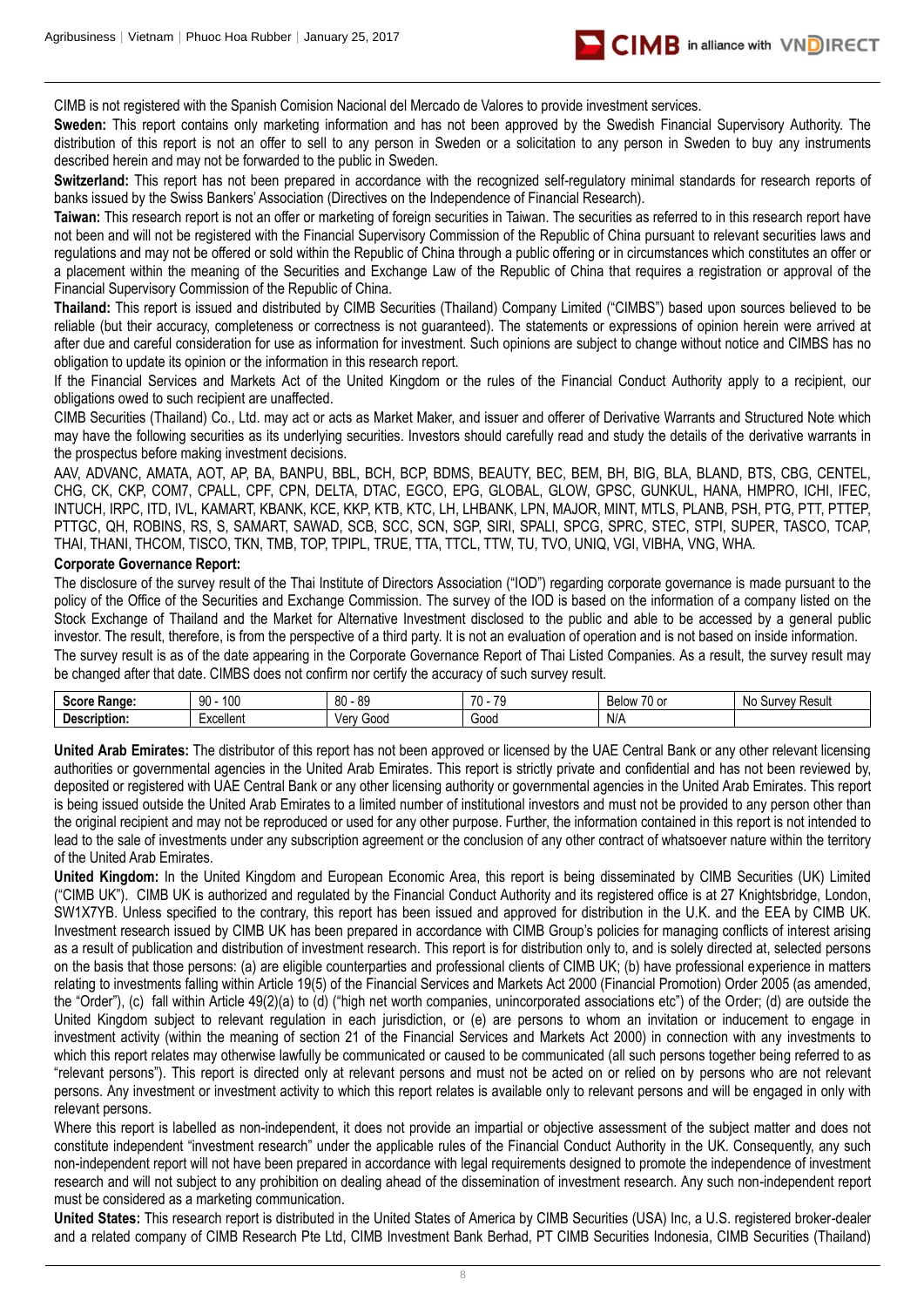

Co. Ltd, CIMB Securities Limited, CIMB Securities (India) Private Limited, and is distributed solely to persons who qualify as "U.S. Institutional Investors" as defined in Rule 15a-6 under the Securities and Exchange Act of 1934. This communication is only for Institutional Investors whose ordinary business activities involve investing in shares, bonds, and associated securities and/or derivative securities and who have professional experience in such investments. Any person who is not a U.S. Institutional Investor or Major Institutional Investor must not rely on this communication. The delivery of this research report to any person in the United States of America is not a recommendation to effect any transactions in the securities discussed herein, or an endorsement of any opinion expressed herein. CIMB Securities (USA) Inc, is a FINRA/SIPC member and takes responsibility for the content of this report. For further information or to place an order in any of the above-mentioned securities please contact a registered representative of CIMB Securities (USA) Inc.

CIMB Securities (USA) Inc does not make a market on the securities mentioned in the report.

**Other jurisdictions:** In any other jurisdictions, except if otherwise restricted by laws or regulations, this report is only for distribution to professional, institutional or sophisticated investors as defined in the laws and regulations of such jurisdictions.

| Distribution of stock ratings and investment banking clients for quarter ended on 31 December 2016 |                         |                                |  |  |
|----------------------------------------------------------------------------------------------------|-------------------------|--------------------------------|--|--|
| 1626 companies under coverage for quarter ended on 31 December 2016                                |                         |                                |  |  |
|                                                                                                    | Rating Distribution (%) | Investment Banking clients (%) |  |  |
| Add                                                                                                | 58.4%                   | 5.4%                           |  |  |
| Hold                                                                                               | 29.6%                   | $1.4\%$                        |  |  |
| Reduce                                                                                             | 11.6%                   | $0.4\%$                        |  |  |

**Spitzer Chart for stock being researched ( 2 year data )** 

## **Phuoc Hoa Rubber (PHR VN)**

Price Close



**Corporate Governance Report of Thai Listed Companies (CGR). CG Rating by the Thai Institute of Directors Association (Thai IOD) in 2016, Anti-Corruption 2016.**

**AAV** – Very Good, n/a, **ADVANC** – Very Good, Certified, **AEONTS** – Good, n/a, **AMATA** – Excellent, Declared, **ANAN** – Very Good, Declared, **AOT** – Excellent, Declared, **AP** – Very Good, Declared, **ASK** – Very Good, Declared, **ASP** – Very Good, Certified, **BANPU** – Very Good, Certified, **BAY** – Excellent, Certified, **BBL** – Very Good, Certified, **BCH** – not available, Declared, **BCP** - Excellent, Certified, **BEM** – Very Good, n/a, **BDMS** – Very Good, n/a, **BEAUTY** – Good, Declared, **BEC** - Good, n/a, **BH** - Good, Declared, **BIGC** - Excellent, Declared, **BJC** – Good, n/a, **BLA** – Very Good, Certified, **BPP** – not available, n/a, **BTS** - Excellent, Certified, **CBG** – Good, n/a, **CCET** – not available, n/a, **CENTEL** – Very Good, Certified, **CHG** – Very Good, n/a, **CK** – Excellent, n/a, **COL** – Very Good, Declared, **CPALL** – not available, Declared, **CPF** – Excellent, Declared, **CPN** - Excellent, Certified, **DELTA** - Excellent, Declared, **DEMCO** – Excellent, Certified, **DTAC** – Excellent, Certified, **EA** – Very Good, Declared, **ECL** – Good, Certified, **EGCO** - Excellent, Certified, **EPG** – Good, n/a, **GFPT** - Excellent, Declared, **GLOBAL** – Very Good, Declared, **GLOW** – Very Good, Certified, **GPSC** – Excellent, Declared, **GRAMMY** - Excellent, n/a, **GUNKUL** – Very Good, Declared, **HANA** - Excellent, Certified, **HMPRO** - Excellent, Declared, **ICHI** – Very Good, Declared, **INTUCH** - Excellent, Certified, **ITD** – Good, n/a, **IVL** - Excellent, Certified, **JAS** – not available, Declared, **JASIF** – not available, n/a, **JUBILE** – Good, Declared, **KAMART** – not available, n/a, **KBANK** - Excellent, Certified, **KCE** - Excellent, Certified, **KGI** – Good, Certified, **KKP** – Excellent, Certified, **KSL** – Very Good, Declared, **KTB** - Excellent, Certified, **KTC** – Excellent, Certified, **LH** - Very Good, n/a, **LPN** – Excellent, Declared, **M** – Very Good, Declared, **MAJOR** - Good, n/a, **MAKRO** – Good, Declared, **MALEE** – Very Good, Declared, **MBKET** – Very Good, Certified, **MC** – Very Good, Declared, **MCOT** – Excellent, Declared, **MEGA** – Very Good, Declared, **MINT** - Excellent, Certified, **MTLS** – Very Good, Declared, **NYT** – Excellent, n/a, **OISHI** – Very Good, n/a, **PLANB** – Very Good, Declared, **PSH** – not available, n/a, **PSL** - Excellent, Certified, **PTT** - Excellent, Certified, **PTTEP** - Excellent, Certified, **PTTGC** - Excellent, Certified, **QH** – Excellent, Declared, **RATCH** – Excellent, Certified, **ROBINS** – Very Good, Declared, **RS** – Very Good, n/a, **SAMART** - Excellent, n/a, **SAPPE** - Good, n/a, **SAT** – Excellent, Certified, **SAWAD** – Good, n/a, SC – Excellent, Declared, **SCB** - Excellent, Certified, **SCBLIF** – not available, n/a, **SCC** – Excellent, Certified, **SCN** – Good, Declared, **SCCC** - Excellent, Declared, **SIM** - Excellent, n/a, **SIRI** - Good, n/a, **SPALI** - Excellent, Declared, **SPRC** – Very Good, Declared, **STA** – Very Good, Declared, **STEC** – Excellent, n/a, **SVI** – Excellent, Certified, **TASCO** – Very Good, Declared, **TCAP** – Excellent, Certified, **THAI** – Very Good, Declared, **THANI** – Very Good, Certified, **THCOM** – Excellent, Certified, **THRE** – Very Good, Certified, **THREL** – Very Good, Certified, **TICON** – Very Good, Declared, **TISCO** - Excellent, Certified, **TK** – Very Good, n/a, **TKN** – Good, n/a, **TMB** - Excellent, Certified, **TOP** - Excellent, Certified, **TPCH** – Good, n/a, **TPIPP** – not available, n/a, **TRUE** – Very Good, Declared, **TTW** – Very Good, Declared, **TU** – Excellent, Declared, **UNIQ** – not available, Declared, **VGI** – Excellent, Declared, **WHA** – not available, Declared, **WHART** – not available, n/a, **WORK** – not available, n/a. **Institute of Directors (as of October 28, 2016)**<br>
Institute of Distribution of Distribution of Distribution of Distribution (% )<br>
Institute of Distribution of Distribution (% )<br>
Institute of Distribution (% ) Institute of

**Companies participating in Thailand's Private Sector Collective Action Coalition Against Corruption programme (Thai CAC) under Thai**